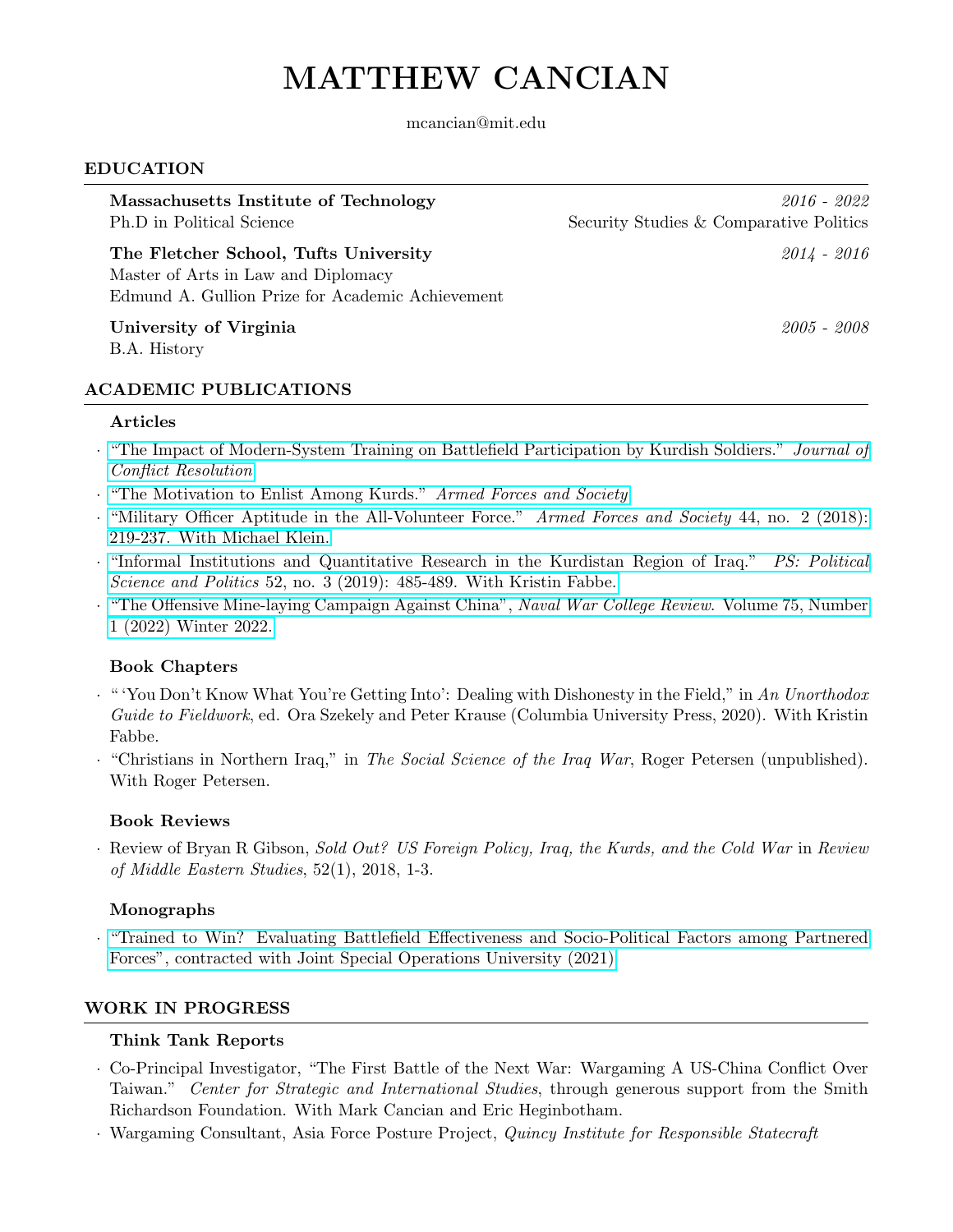## Article Projects

- · "The Desire for Revenge in Intractable Conflicts: Survey Evidence from Soldiers in the War against the Islamic State" (with Kristin Fabbe); presented at the 2018 American Political Science Association conference and the 2019 International Kurdish Studies Conference
- · "Does Military Integration Foster Professionalism?" (under review)

## TEACHING EXPERIENCE

- · Halsey Bravo, Naval War College (Winter 2021-present)
- · Introduction to Conflict Resolution, Teaching Assistant for Dr. Nadim Rouhana, Fletcher School (Spring 2016)
- · United States Military Power, Teaching Assistant for Dr. Barry Posen, MIT (Spring 2020)

## FELLOWSHIPS AND AWARDS

- · MIT Center for International Studies Summer Fellowship (2020)
- · Graduate Fellow, MIT Global Diversity Lab (2020-present)
- · Non-Resident Fellow, Modern War Institute (2018-2020)
- · Student in Special Standing, Emory University (2018-2019)
- · Edmund A. Gullion Prize for Academic Achievement, Fletcher School (2016)

## INVITED SPEAKING

- · Rûdaw Media: "Bultena Bakur" with Hêvîdar Zana
- · Washington Kurdish Institute: "Taking a Closer Look at the Peshmerga and the SDF" with Governor Najmaldin Karim, Wladimir van Wilgenburg, and John Holland-McCowan (2020)
- · Modern War Institute: "Irregular Warfare Podcast Episode 3: Does Building Partner Military Capacity Work?" with Dr. Stephen Biddle, Shawna Sinnott, and Kyle Atwell (2020)
- · Podcast: "Conducting Political Science Field Research", with Peter Krause, Ora Szekely, Kristin Fabbe, and Kristin Michelitch, Spring 2020
- · 1st Security Force Assistance Brigade: "The Effectiveness of Coalition Training on the Peshmerga" (2019)
- · DoD Strategic Multilayer Assessment Group: "Trained to Kill: Battlefield Participation in Kurdish Fighters" (2018)
- · Marine Detachment, United States Central Command: "Geopolitics of the Peshmerga" (2018)
- · United States Consulate, Erbil, Iraq: "The Effectiveness of Coalition Training on the Peshmerga" (2017)
- · Bundeswehr Detachment, Kurdistan Training Coordination Center, Erbil, Iraq: "The Effectiveness of Coalition Training on the Peshmerga" (2017)
- · Center for a New American Security: "Military Officer Aptitude in the All-Volunteer Force," part of the 'AVF 4.0 Study Group: Quality of the Force' (2016)
- · Jesse Brown Veterans' Affairs Hospital, Chicago, Illinois: "Veteran Experiences on Deployment" (2015)

# ACADEMIC SERVICE

· Referee: Armed Forces and Society, Security Studies